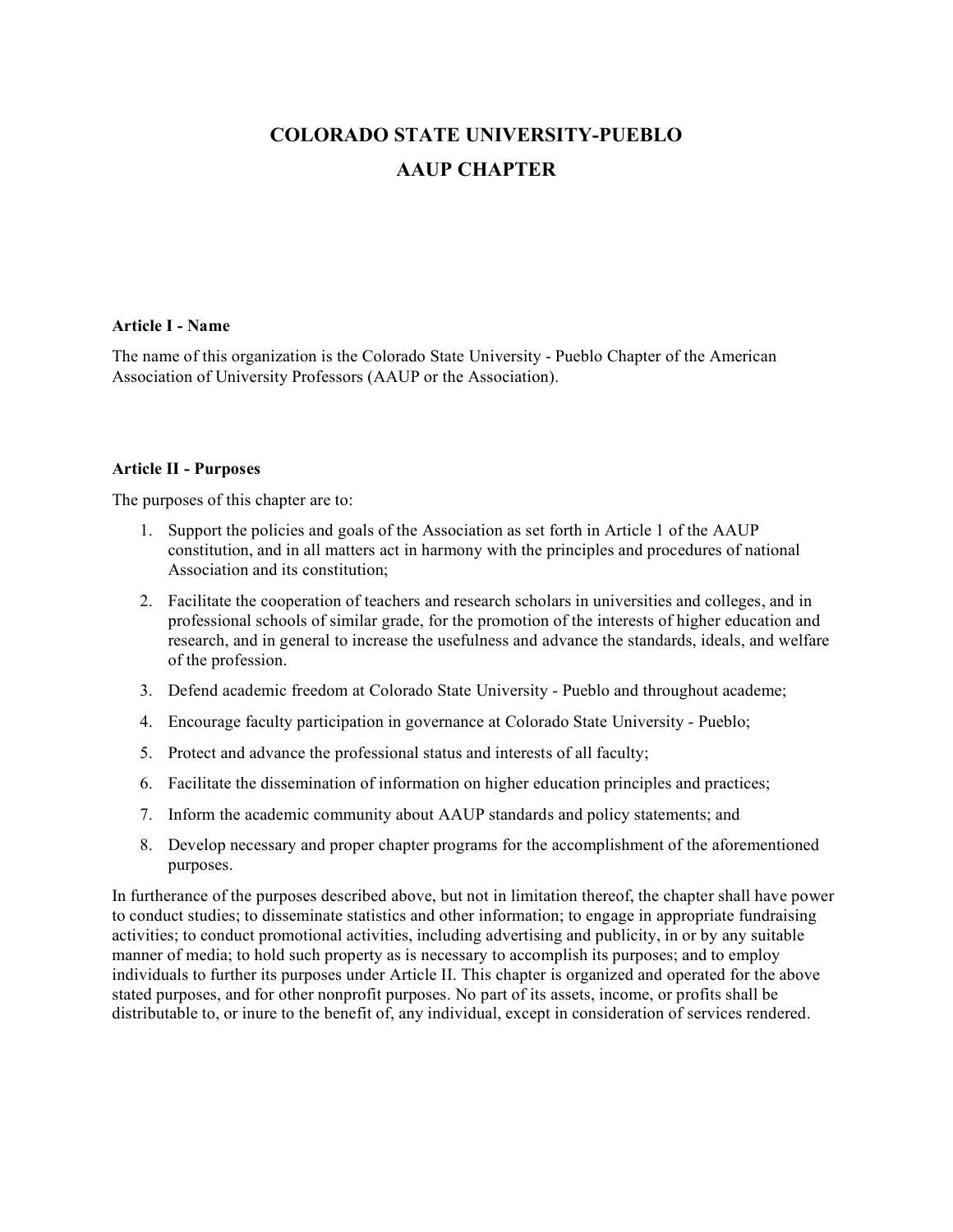## **Article III - Members**

Eligibility for membership in this chapter shall extend to all current and retired faculty members at Colorado State University-Pueblo who are national members of the American Association of University Professors, except for associate members. All chapter members may vote in chapter matters.

# **Article IV - Officers and Organization**

The officers of this organization shall be the president, vice president, secretary, and treasurer. The term of office shall be two years. Officers may serve no more than two consecutive terms.

*President:* The duties of the president shall include carrying out the policies of the chapter, appointing all committees of the chapter, exercising general supervision over the activities of the chapter, and presiding at meetings of the chapter and executive committee. The president shall be a member *ex officio* of all committees.

*Vice president:* The duties of the vice president shall include those usually appertaining to the office and those delegated by the president. In the absence of the president, the vice president shall serve in the president's stead.

*Secretary:* The duties of the secretary shall include keeping a record of all proceedings and correspondence of the chapter, certifying chapter delegates to the Association's annual meeting, preparing or overseeing the preparation of newsletters for distribution to the faculty if such shall be desired, maintaining official contact with the Association. It shall be the duty of the secretary to provide the secretary-treasurer of the Association the names of the officers of the chapter and the chapter bylaws and to conduct the correspondence of the chapter with the secretary-treasurer. In the absence of the president and vice president, the secretary shall preside at meetings of the chapter.

*Treasurer:* The treasurer shall keep an accurate record of all funds received and disbursed. At the request of the executive committee, the treasurer shall prepare an annual chapter budget and report of finances, and submit them for approval. It shall be the duty of the treasurer to remit to the Association and/or to the applicable state conference any dues collected on behalf of the Association and/or conference. In the absence of the president, vice president, and secretary, the treasurer shall preside at meetings of the chapter.

When an officer has resigned or is disqualified, the office shall be filled by a special election of the chapter, which shall be held as promptly as is feasible. The executive committee is empowered to fill vacancies in any elective office until a special election is held. The person so elected shall hold office for the remainder of the term.

#### **Article V - Dues**

The chapter may establish chapter dues. Any chapter dues will be established by a secret ballot vote conducted among voting chapter members. The vote may be conducted either by mail ballot or, after reasonable notice, at a regular or special membership meeting. Chapter members must pay current AAUP dues, any mandatory conference dues, and chapter dues.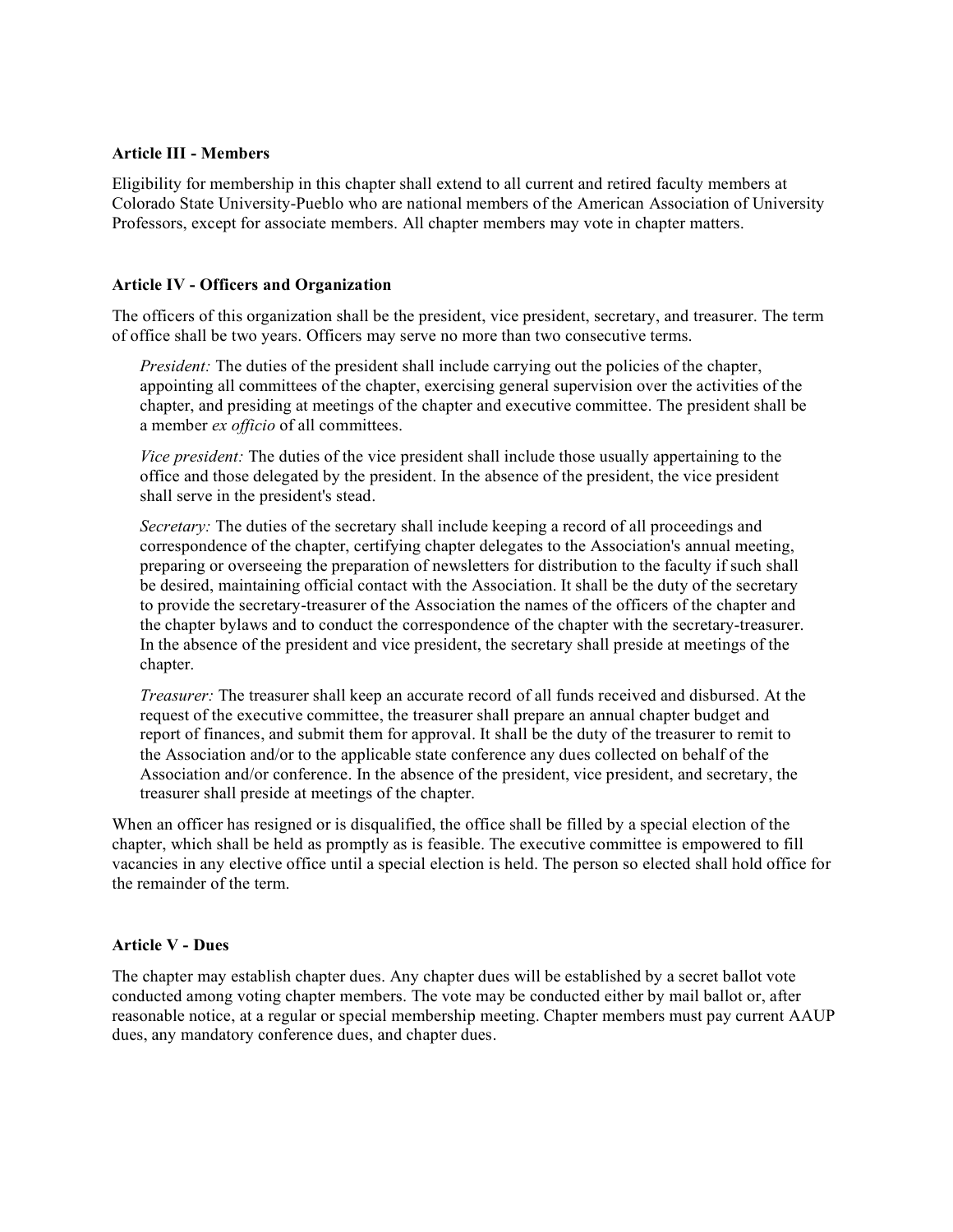# **Article VI - Committees**

## **A. Executive Committee**

The executive committee shall consist of the elected officers of the chapter, the immediate past president, and two members elected at large. The majority of the executive committee shall constitute a quorum for conduct of business of the committee.

The executive committee shall assume responsibility for the chapter's continuing effective presence at the institution, keeping all positions on the executive committee filled as vacancies occur. The executive committee shall:

- 1. Meet regularly;
- 2. Respond to faculty members seeking assistance;
- 3. Conduct the business of the chapter between meetings;
- 4. Regularly recruit members and encourage maintenance of membership;
- 5. Make necessary appointments to complete an unexpired term of any officer;
- 6. Set the agenda with appropriate notice for chapter meetings;
- 7. Consult regularly with the administration on matters of mutual interest; and
- 8. Respond to inquiries from the media.

## **B. Membership Committee**

The membership committee shall regularly recruit new members and encourage the maintenance of membership. Working with the treasurer and other applicable chapter officers, the committee shall promote the establishment of a dues deduction plan and other appropriate plans to encourage membership recruitment and maintenance.

#### **C. Other Committees**

The chapter may create additional standing and ad hoc committees as necessary to promote the welfare of the chapter. The chair and members of these committees shall be appointed by the executive committee.

#### **Article VII - Meetings**

The chapter shall hold regular meetings at least twice each academic year.

Special meetings of the chapter may be called by the president or a majority of the executive committee. Written notice of such meetings shall be provided each member by the secretary of the chapter at least five days in advance of the meeting date. The president shall call special meetings of the chapter within seven days of being so directed by the executive committee or by a petition signed by ten percent of the members.

The quorum required for the transaction of business at all meetings of the chapter shall consist of 20 percent of the members.